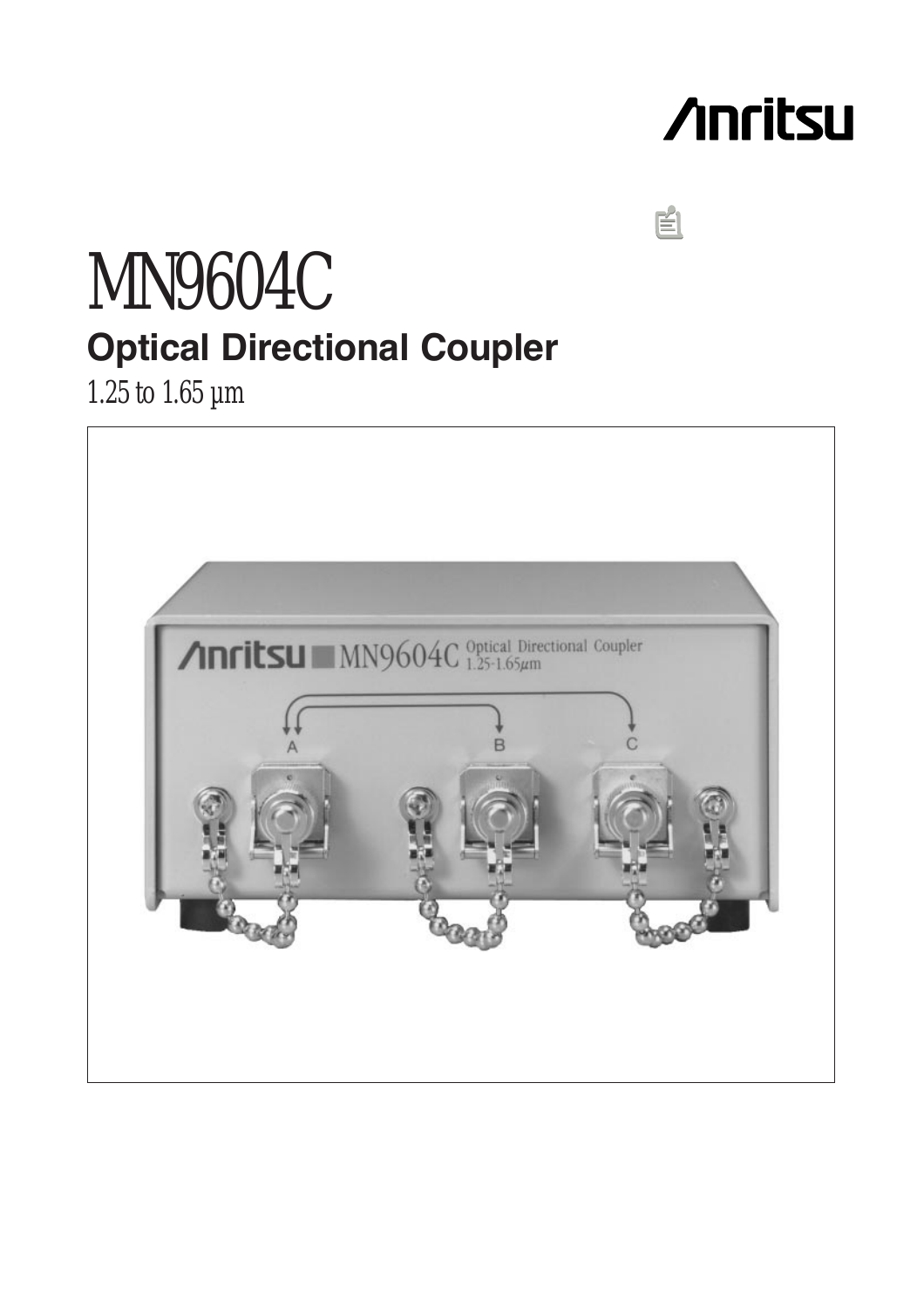The MN9604C is used in combination with stabilized light source and optical power meter to measure optical return loss of optical connectors at approx. 50 dB.

# *Features*

- Wide usable wavelength range
- Low crosstalk
- Easy cleaning of optical connectors

# *Application*

When the MN9604C is combined with the total reflection optical fiber (sold separately) and the MS9710B Optical Spectrum Analyzer or the MS9720A WDM Network Tester, the return loss can be measured.

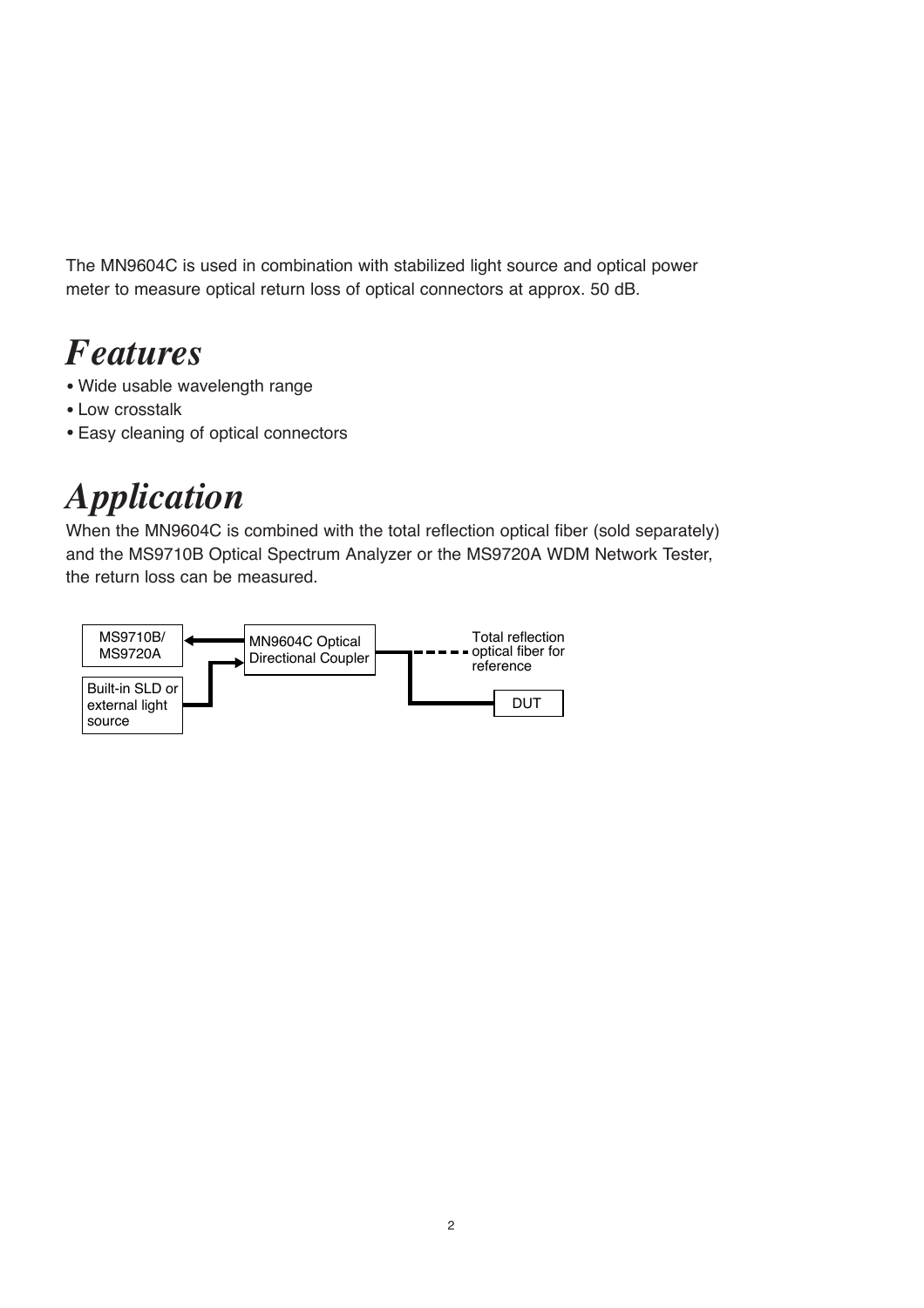|  | <b>Specifications</b> |
|--|-----------------------|

| Compatible fiber                        | SM (10/125 $\mu$ m, NA0.1)                                                        |  |
|-----------------------------------------|-----------------------------------------------------------------------------------|--|
| Wavelength range                        | 1.25 to 1.65 $\mu$ m                                                              |  |
| Insertion loss                          | $<$ 5.5 dB (1.31/1.55 $\mu$ m: $<$ 5.0 dB, between ports A to B and ports A to C) |  |
| Loss difference between ports           | <2.2 dB (1.31/1.55 $\mu$ m: <1.5 dB, between ports A to B and ports A to C)       |  |
| Insertion loss polarization dependency  | $< 0.15$ dB <sup>*1</sup>                                                         |  |
| Crosstalk attenuation                   | >54 dB*1,*2                                                                       |  |
| Optical connector                       | FC, SC, ST, DIN, HMS-10/A                                                         |  |
| Ambient temperature, rated range of use | $0^\circ$ to +50 $^\circ$ C                                                       |  |
| Storage temperature                     | $-40^{\circ}$ to $+71^{\circ}$ C                                                  |  |
| Dimensions and mass                     | 110 (W) x 52 (H) x 121 (D) mm, ≤500 g                                             |  |

 $*1$  Wavelength: 1.31/1.55  $\mu$ m

\*2 When using the connector with return loss of >53 dB

# *Ordering information*

Please specify model/order number, name and quantity when ordering.

| Model/Order No. | Name                                      | Remarks                 |
|-----------------|-------------------------------------------|-------------------------|
|                 | <b>Main frame</b>                         |                         |
| MN9604C         | <b>Optical Directional Coupler</b>        | For SM fiber            |
|                 |                                           |                         |
|                 | <b>Standard accessories</b>               |                         |
| <b>W1563AE</b>  | MN9604C operation manual:<br>1 copy       |                         |
|                 |                                           |                         |
|                 | <b>Optical connectors</b>                 |                         |
| MN9604C-37      | FC/PC connector                           |                         |
| MN9604C-38      | ST connector                              |                         |
| MN9604C-39      | DIN connector                             |                         |
| MN9604C-40      | <b>SC</b> connector                       |                         |
| MN9604C-43      | HMS-10/A (DIAMOND) connector              |                         |
|                 |                                           |                         |
|                 | <b>Optional accessories</b>               |                         |
| J0441           | Total internal reflection fiber cord, 1 m | With FC.PC connector    |
| J0617B          | Replaceable optical connector (FC)        |                         |
| J0618D          | Replaceable optical connector (ST)        |                         |
| J0618E          | Replaceable optical connector (DIN)       |                         |
| J0618F          | Replaceable optical connector (HMS-10/A)  |                         |
| J0619B          | Replaceable optical connector (SC)        |                         |
| Z0282           | Ferrule cleaner                           | Cletop A-type, 1 pc     |
| Z0283           | Ferrule cleaner spare tape                | 6 pcs/set               |
| Z0284           | Adapter cleaner                           | Stick type, 200 pcs/set |